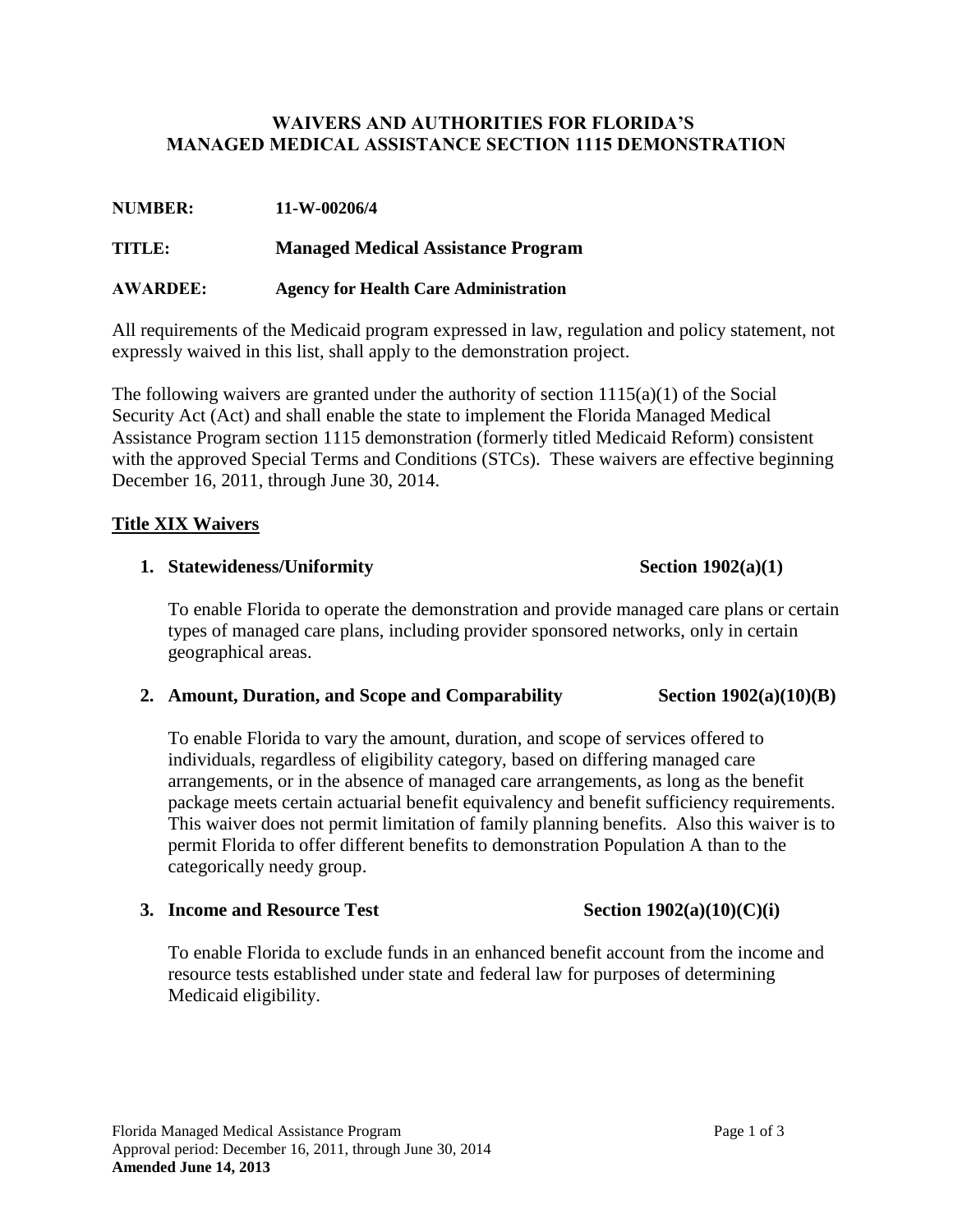### **4. Freedom of Choice** Section 1902(a)(23)(A)

To enable Florida to require mandatory enrollment into managed care plans with restricted networks of providers. This does not authorize restricting freedom of choice of family planning providers.

Under the authority of section 1115(a)(2) of the Social Security Act (the Act), expenditures made by the state for the items identified below, which are not otherwise included as expenditures under section 1903 of the Act, shall, for the period of this demonstration December 16, 2011, through June 30, 2014, be regarded as expenditures under the state's Title XIX plan.

The following expenditure authorities shall enable Florida to operate the Florida Managed Medical Assistance program section 1115 demonstration (formerly titled Medicaid Reform).

- **1. Demonstration Population A.** Expenditures for health care related costs not to exceed the amount of the individual's enhanced benefit account, for individuals who lose eligibility for Medicaid or demonstration Population A benefits. This expansion population shall be allowed to retain access to the enhanced benefits account for up to 1 year, except in the instance of termination of the demonstration.
- **2.** Expenditures for payments to managed care organizations, in which individuals who regain Medicaid eligibility within six months of losing it may be re-enrolled automatically into the last plan in which they were enrolled, notwithstanding the limits on automatic re-enrollment defined in section  $1903(m)(2)$ (H) of the Act.
- **3.** Expenditures made by Florida for uncompensated care costs incurred by providers for health care services to uninsured and or underinsured, subject to the restrictions placed on the Low Income Pool, as defined in the STCs.
- **4.** Expenditures for benefits under the enhanced benefits account program.
- **5.** Expenditures for the Program for All Inclusive Care for Children services and the Healthy Start program as previously approved under the 1915(b) waiver (control #FL-01) and as described in STCs 71 and 72.

### **Medicaid Requirements Not Applicable to the Expenditure Authorities:**

In order to permit the demonstration project to function as amended, in addition to and/or consistent with previously approved waiver and expenditure authorities described above, the following Medicaid requirements are not applicable to the expenditure authorities: